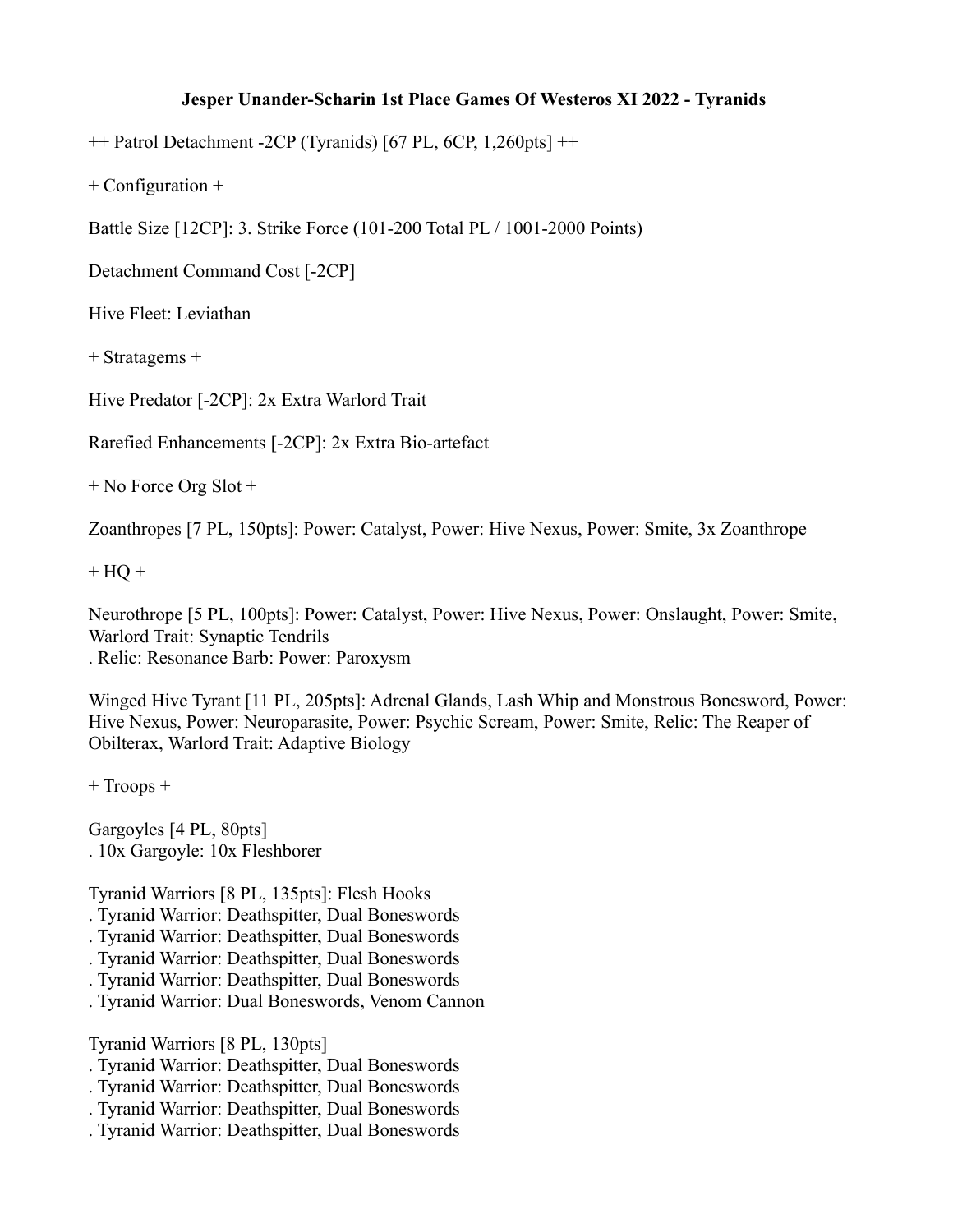. Tyranid Warrior: Dual Boneswords, Venom Cannon

 $+$  Elites  $+$ 

Maleceptor [9 PL, 170pts]: Power: Hive Nexus, Power: Neuroparasite, Power: Psychic Scream, Power: Smite

Venomthropes [5 PL, 105pts] . 3x Venomthrope: 3x Toxic Lashes

+ Heavy Support +

Exocrine [10 PL, 185pts]: Adaptive Physiology: Voracious Ammunition

++ Patrol Detachment 0CP (Tyranids) [43 PL, 740pts] ++

+ Configuration +

Detachment Command Cost

Hive Fleet: Leviathan

+ No Force Org Slot +

Tyrant Guard [8 PL, 120pts] . 3x Tyrant Guard (Lash/Sword): 3x Lash Whip and Bonecleaver, 3x Two Rending Claws

 $+ HO +$ 

Hive Tyrant [9 PL, 180pts]: Heavy Venom Cannon, Lash Whip and Monstrous Bonesword, Power: Hive Nexus, Power: Paroxysm, Power: Smite, Power: The Horror, Relic: Shardgullet, Toxin Sacs, Warlord, Warlord Trait: Perfectly Adapted

+ Troops +

Tyranid Warriors [8 PL, 130pts]

- . Tyranid Warrior: Deathspitter, Dual Boneswords
- . Tyranid Warrior: Deathspitter, Dual Boneswords
- . Tyranid Warrior: Deathspitter, Dual Boneswords
- . Tyranid Warrior: Deathspitter, Dual Boneswords
- . Tyranid Warrior: Dual Boneswords, Venom Cannon

Tyranid Warriors [8 PL, 130pts]

- . Tyranid Warrior: Deathspitter, Dual Boneswords
- . Tyranid Warrior: Deathspitter, Dual Boneswords
- . Tyranid Warrior: Deathspitter, Dual Boneswords
- . Tyranid Warrior: Deathspitter, Dual Boneswords
- . Tyranid Warrior: Dual Boneswords, Venom Cannon